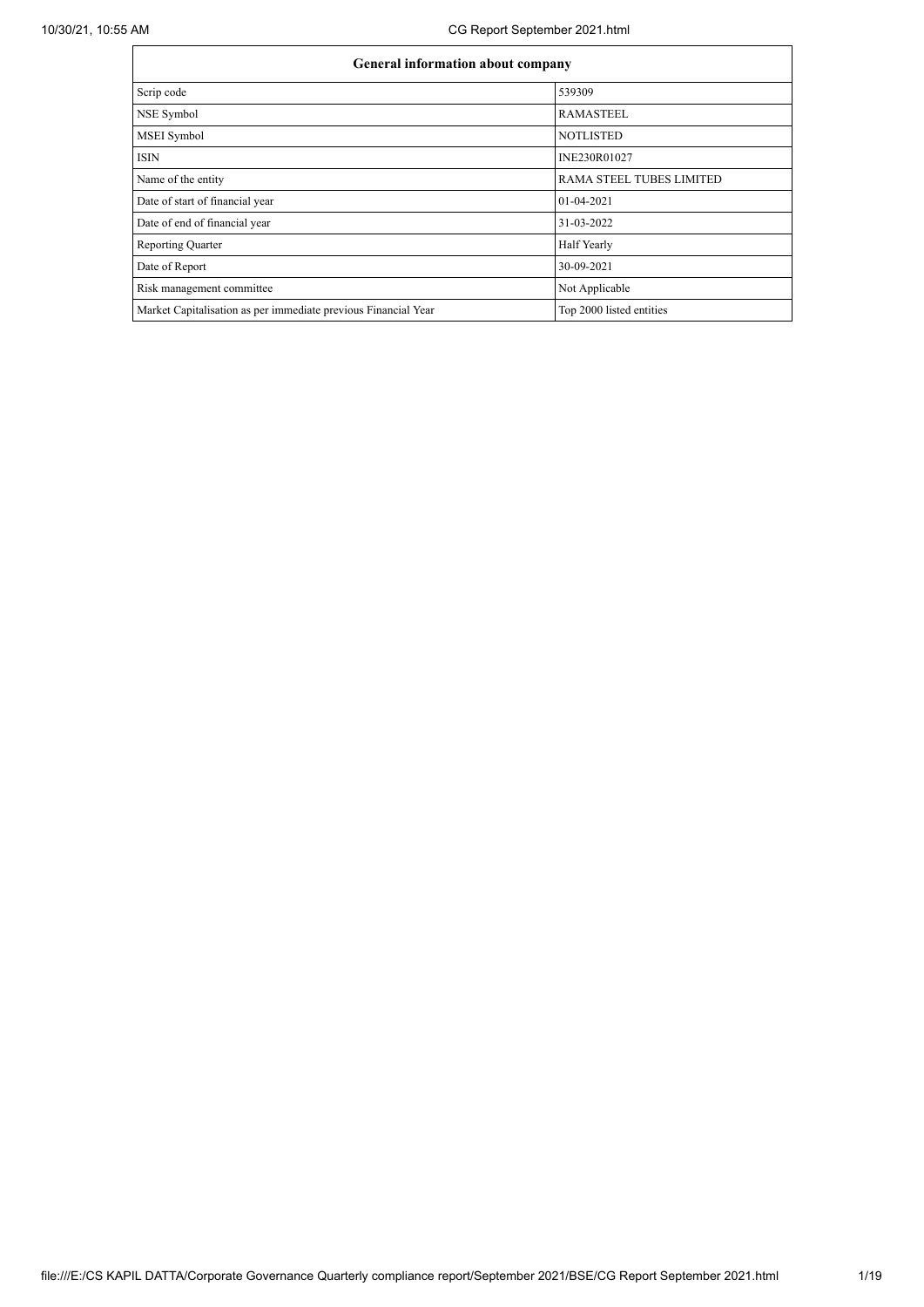## **Annexure I**

## **Annexure I to be submitted by listed entity on quarterly basis**

## **I. Composition of Board of Directors**

|             |            |                                                                                                                                                               |                                                |                            |                               |                          | Disclosure of notes on composition of board of directors explanatory |                                  |                                          |                            |                      |                                            |                                                                                                                                                |                                                                                                                                                                   |                                                                                                                                                                          |                                                                                                                                                                                                         |
|-------------|------------|---------------------------------------------------------------------------------------------------------------------------------------------------------------|------------------------------------------------|----------------------------|-------------------------------|--------------------------|----------------------------------------------------------------------|----------------------------------|------------------------------------------|----------------------------|----------------------|--------------------------------------------|------------------------------------------------------------------------------------------------------------------------------------------------|-------------------------------------------------------------------------------------------------------------------------------------------------------------------|--------------------------------------------------------------------------------------------------------------------------------------------------------------------------|---------------------------------------------------------------------------------------------------------------------------------------------------------------------------------------------------------|
|             |            | Whether the listed entity has a Regular Chairperson   Yes<br>Whether Chairperson is related to MD or CEO   Yes<br>Whether<br>special<br>resolution<br>Date of |                                                |                            |                               |                          |                                                                      |                                  |                                          |                            |                      |                                            |                                                                                                                                                |                                                                                                                                                                   |                                                                                                                                                                          |                                                                                                                                                                                                         |
|             |            |                                                                                                                                                               |                                                |                            |                               |                          |                                                                      |                                  |                                          |                            |                      |                                            |                                                                                                                                                |                                                                                                                                                                   |                                                                                                                                                                          |                                                                                                                                                                                                         |
| $_{\rm cr}$ | PAN        | <b>DIN</b>                                                                                                                                                    | Category 1<br>of directors                     | Category 2<br>of directors | Category<br>3 of<br>directors | Date<br>of<br>Birth      | passed?<br>[Refer Reg.<br>$17(1A)$ of<br>Listing<br>Regulations]     | passing<br>special<br>resolution | <b>Initial Date</b><br>of<br>appointment | Date of Re-<br>appointment | Date of<br>cessation | Tenure<br>of<br>director<br>(in<br>months) | No of<br>Directorship<br>in listed<br>entities<br>including<br>this listed<br>entity (Refer<br>Regulation<br>17A of<br>Listing<br>Regulations) | No of<br>Independent<br>Directorship<br>in listed<br>entities<br>including<br>this listed<br>entity (Refer<br>Regulation<br>$17A(1)$ of<br>Listing<br>Regulations | Number of<br>memberships<br>in Audit/<br>Stakeholder<br>Committee(s)<br>including this<br>listed entity<br>(Refer<br>Regulation<br>$26(1)$ of<br>Listing<br>Regulations) | No of post of<br>Chairperson<br>in Audit/<br>Stakeholder<br>Committee<br>held in listed<br>entities<br>including<br>this listed<br>entity (Refer<br>Regulation<br>$26(1)$ of<br>Listing<br>Regulations) |
|             | AADPB6899B | 00119213                                                                                                                                                      | Executive<br>Director                          | Chairperson                | MD                            | $24 -$<br>$04 -$<br>1954 | NA                                                                   |                                  | 26-02-1974                               | $01 - 10 - 2020$           |                      |                                            |                                                                                                                                                | $\bf{0}$                                                                                                                                                          |                                                                                                                                                                          | $\boldsymbol{0}$                                                                                                                                                                                        |
|             | ADWPB0496N | 00119206                                                                                                                                                      | Executive<br>Director                          | Not<br>Applicable          |                               | $10-$<br>$09 -$<br>1979  | NA                                                                   |                                  | 01-05-2007                               |                            |                      |                                            |                                                                                                                                                | $\bf{0}$                                                                                                                                                          |                                                                                                                                                                          | $\mathbf{0}$                                                                                                                                                                                            |
| N           | AARPS4146G | 00014334                                                                                                                                                      | Non-<br>Executive -<br>Independent<br>Director | Not<br>Applicable          |                               | $05 -$<br>$01-$<br>1943  | Yes                                                                  | $30 - 09 -$<br>2019              | 18-11-2014                               | 18-11-2019                 |                      | 83                                         | $\overline{c}$                                                                                                                                 | $\overline{2}$                                                                                                                                                    | $\overline{2}$                                                                                                                                                           |                                                                                                                                                                                                         |
|             | AAEPG2921Q | 06958607                                                                                                                                                      | Non-<br>Executive -<br>Independent<br>Director | Not<br>Applicable          |                               | $13 -$<br>$03 -$<br>1972 | NA                                                                   |                                  | 25-01-2017                               |                            |                      | 45                                         |                                                                                                                                                |                                                                                                                                                                   | $\overline{2}$                                                                                                                                                           | $\mathbf{0}$                                                                                                                                                                                            |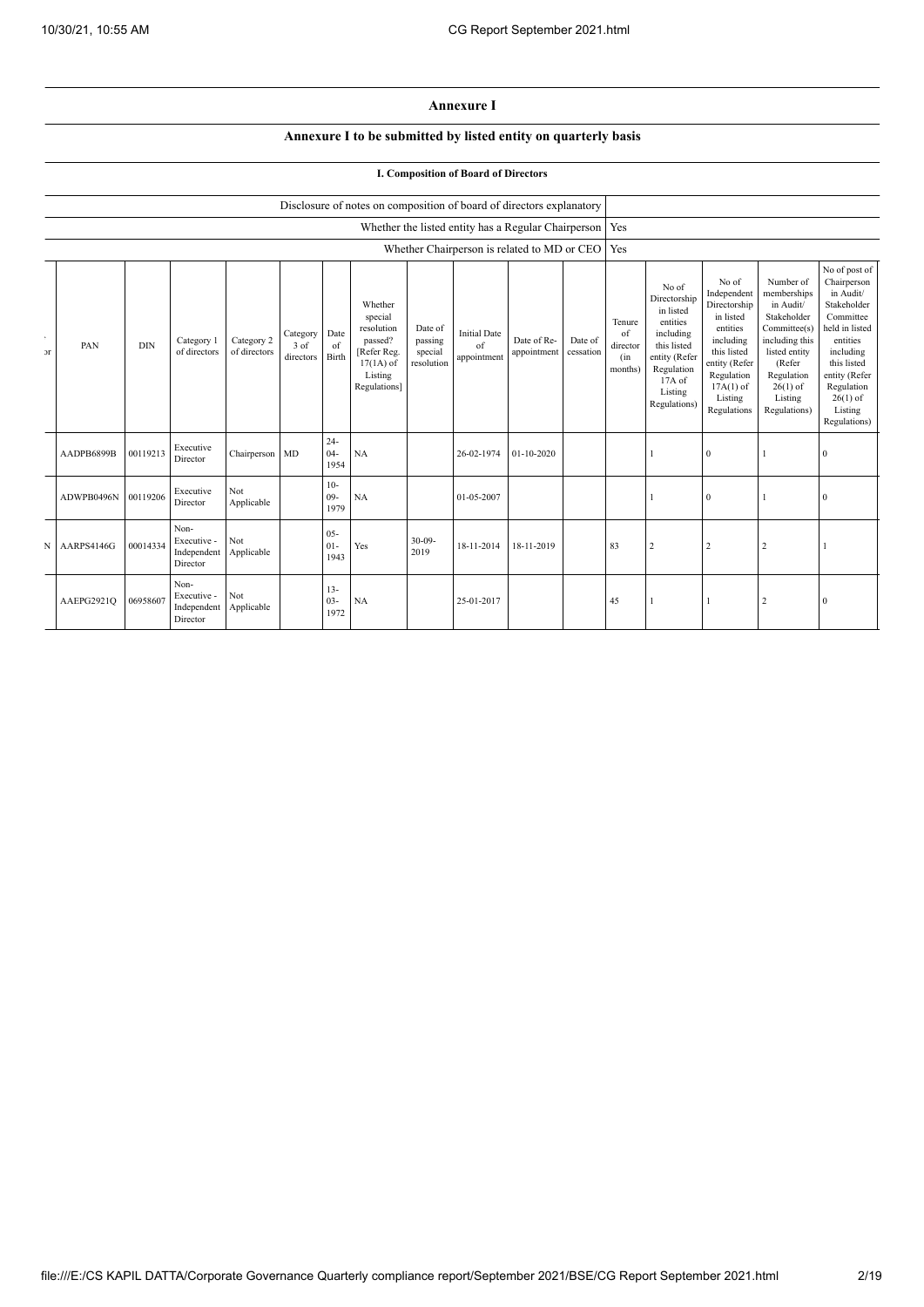|    |                     |                                                     |            |            |                                                           |                               |                               |                          |                                                                                                      |                                             | <b>I. Composition of Board of Directors</b> |                            |                      |                                            |                                                                                                                                                |                                                                                                                                                                      |                                                      |
|----|---------------------|-----------------------------------------------------|------------|------------|-----------------------------------------------------------|-------------------------------|-------------------------------|--------------------------|------------------------------------------------------------------------------------------------------|---------------------------------------------|---------------------------------------------|----------------------------|----------------------|--------------------------------------------|------------------------------------------------------------------------------------------------------------------------------------------------|----------------------------------------------------------------------------------------------------------------------------------------------------------------------|------------------------------------------------------|
|    |                     |                                                     |            |            |                                                           |                               |                               |                          | Disclosure of notes on composition of board of directors explanatory                                 |                                             |                                             |                            |                      |                                            |                                                                                                                                                |                                                                                                                                                                      |                                                      |
|    |                     |                                                     |            |            |                                                           |                               |                               |                          | Whether the listed entity has a Regular Chairperson                                                  |                                             |                                             |                            |                      |                                            |                                                                                                                                                |                                                                                                                                                                      |                                                      |
| Sr | Title<br>(Mr<br>Ms) | Name of<br>the<br>Director                          | PAN        | <b>DIN</b> | Category 1<br>of directors                                | Category 2<br>of<br>directors | Category<br>3 of<br>directors | Date<br>of<br>Birth      | Whether<br>special<br>resolution<br>passed?<br>[Refer Reg.<br>$17(1A)$ of<br>Listing<br>Regulations] | Date of<br>passing<br>special<br>resolution | <b>Initial Date</b><br>of<br>appointment    | Date of Re-<br>appointment | Date of<br>cessation | Tenure<br>of<br>director<br>(in<br>months) | No of<br>Directorship<br>in listed<br>entities<br>including<br>this listed<br>entity (Refer<br>Regulation<br>17A of<br>Listing<br>Regulations) | No of<br>Independent<br>Directorship<br>in listed<br>entities<br>including<br>this listed<br>entity<br>(Refer<br>Regulation<br>$17A(1)$ of<br>Listing<br>Regulations | N<br>me<br><b>St</b><br>Co:<br>inc<br>lis<br>R<br>Re |
|    | $5$ Mr              | JAI<br><b>PRAKASH</b><br><b>GUPTA</b>               | AHKPG4510E | 08859202   | Non-<br>Executive -<br>Independent Applicable<br>Director | Not                           |                               | $01 -$<br>$07 -$<br>1959 | NA                                                                                                   |                                             | 04-09-2020                                  |                            |                      | 13                                         |                                                                                                                                                |                                                                                                                                                                      | $\overline{2}$                                       |
| 6  | Mr                  | <b>VINOD</b><br>PAL<br><b>SINGH</b><br><b>RAWAT</b> | AJLPR3130J | 09228722   | Executive<br>Director                                     | Not<br>Applicable             |                               | $21 -$<br>$07 -$<br>1982 | NA                                                                                                   |                                             | 08-07-2021                                  |                            |                      |                                            |                                                                                                                                                | $\theta$                                                                                                                                                             | $\overline{0}$                                       |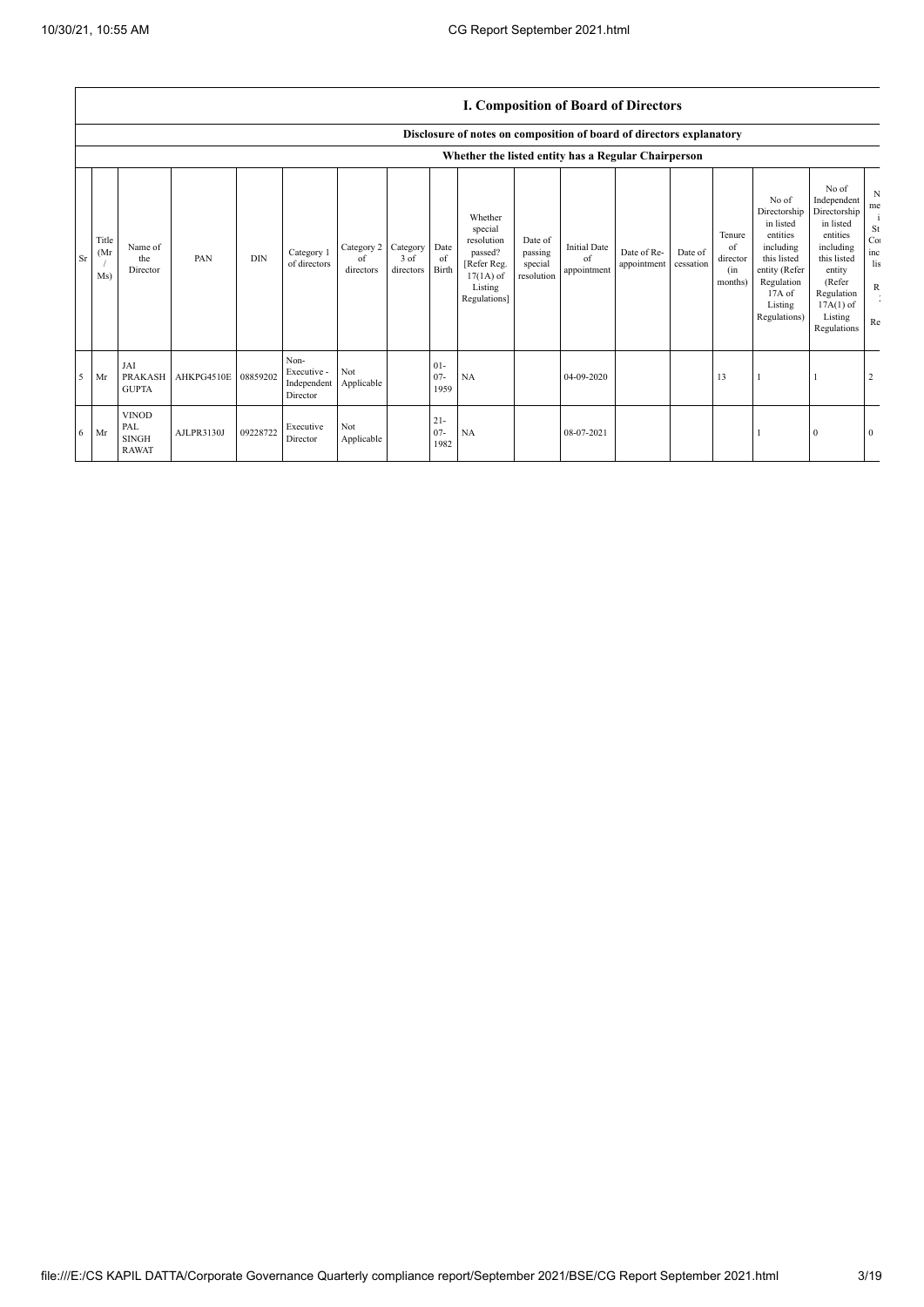|                | <b>Audit Committee Details</b> |                                       |                                                       |                            |                        |                      |                |  |  |  |
|----------------|--------------------------------|---------------------------------------|-------------------------------------------------------|----------------------------|------------------------|----------------------|----------------|--|--|--|
|                |                                |                                       | Whether the Audit Committee has a Regular Chairperson |                            | Yes                    |                      |                |  |  |  |
| <b>Sr</b>      | <b>DIN</b><br>Number           | Name of Committee<br>members          | Category 1 of directors                               | Category 2 of<br>directors | Date of<br>Appointment | Date of<br>Cessation | <b>Remarks</b> |  |  |  |
|                | 00014334                       | <b>BHARAT BHUSHAN</b><br><b>SAHNY</b> | Non-Executive - Independent<br>Director               | Chairperson                | 18-11-2019             |                      |                |  |  |  |
| $\overline{2}$ | 06958607                       | <b>ANJU GUPTA</b>                     | Non-Executive - Independent<br>Director               | Member                     | 25-01-2017             |                      |                |  |  |  |
| 3              | 00119213                       | <b>NARESH KUMAR</b><br><b>BANSAL</b>  | <b>Executive Director</b>                             | Member                     | $01-10-2015$           |                      |                |  |  |  |
| 4              | 08859202                       | <b>JAI PRAKASH GUPTA</b>              | Non-Executive - Independent<br>Director               | Member                     | 04-09-2020             |                      |                |  |  |  |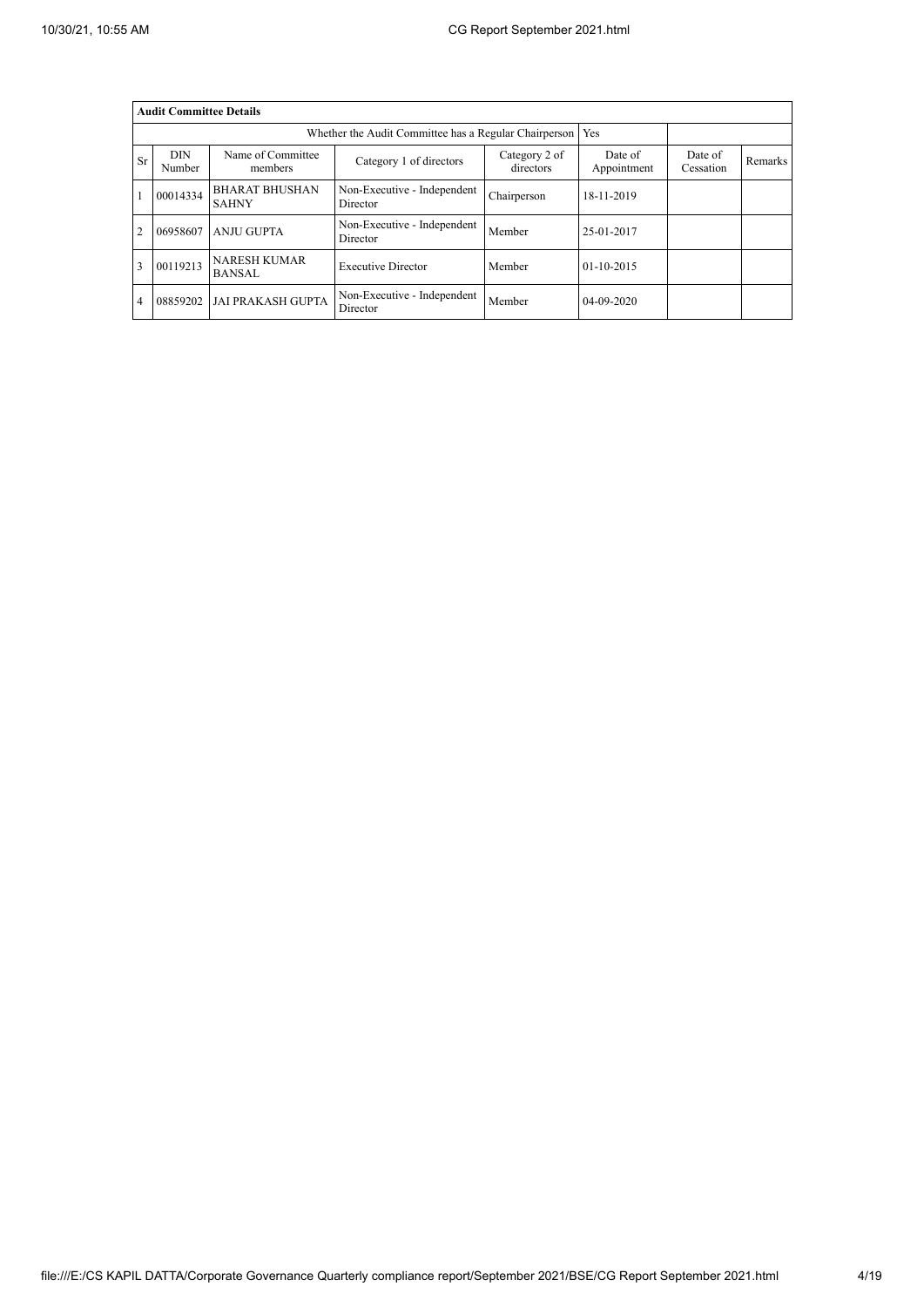|                | Nomination and remuneration committee |                                       |                                                                                   |                            |                        |                      |         |  |  |  |
|----------------|---------------------------------------|---------------------------------------|-----------------------------------------------------------------------------------|----------------------------|------------------------|----------------------|---------|--|--|--|
|                |                                       |                                       | Whether the Nomination and remuneration committee has a Regular Chairperson   Yes |                            |                        |                      |         |  |  |  |
| <b>Sr</b>      | DIN<br>Number                         | Name of Committee<br>members          | Category 1 of directors                                                           | Category 2 of<br>directors | Date of<br>Appointment | Date of<br>Cessation | Remarks |  |  |  |
|                | 08859202                              | <b>JAI PRAKASH GUPTA</b>              | Non-Executive - Independent<br>Director                                           | Chairperson                | 04-09-2020             |                      |         |  |  |  |
| $\overline{2}$ | 00014334                              | <b>BHARAT BHUSHAN</b><br><b>SAHNY</b> | Non-Executive - Independent<br>Director                                           | Member                     | 18-11-2019             |                      |         |  |  |  |
| 3              | 06958607                              | <b>ANJU GUPTA</b>                     | Non-Executive - Independent<br>Director                                           | Member                     | 25-01-2017             |                      |         |  |  |  |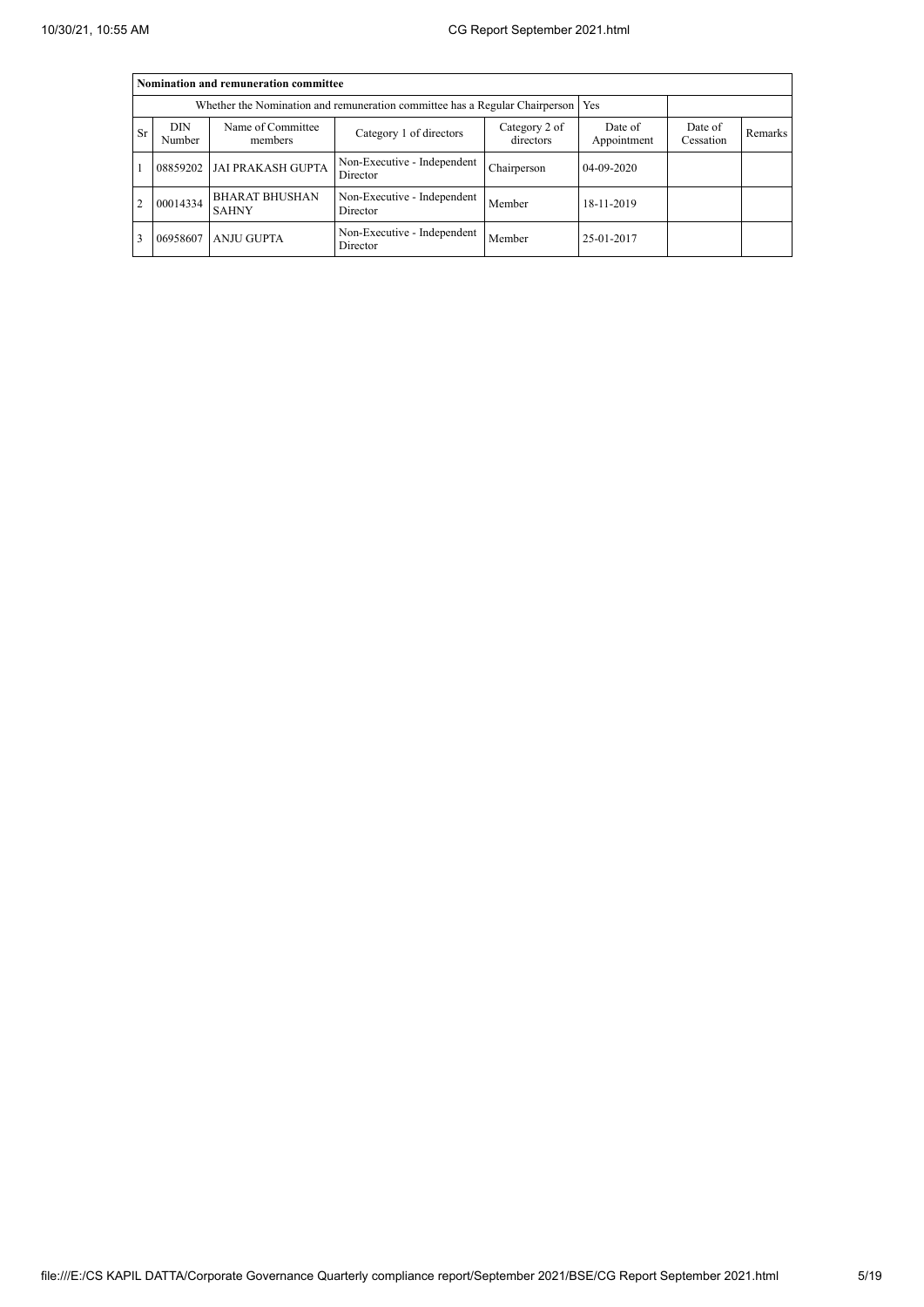|                |                      | <b>Stakeholders Relationship Committee</b> |                                         |                            |                        |                      |         |
|----------------|----------------------|--------------------------------------------|-----------------------------------------|----------------------------|------------------------|----------------------|---------|
|                |                      |                                            |                                         |                            |                        |                      |         |
| <b>Sr</b>      | <b>DIN</b><br>Number | Name of Committee<br>members               | Category 1 of directors                 | Category 2 of<br>directors | Date of<br>Appointment | Date of<br>Cessation | Remarks |
|                | 08859202             | <b>JAI PRAKASH GUPTA</b>                   | Non-Executive - Independent<br>Director | Chairperson                | 04-09-2020             |                      |         |
| $\overline{2}$ | 00014334             | <b>BHARAT BHUSHAN</b><br><b>SAHNY</b>      | Non-Executive - Independent<br>Director | Member                     | 18-11-2019             |                      |         |
| 3              | 00119206             | <b>RICHI BANSAL</b>                        | <b>Executive Director</b>               | Member                     | $02 - 04 - 2014$       |                      |         |
| 4              | 06958607             | <b>ANJU GUPTA</b>                          | Non-Executive - Independent<br>Director | Member                     | 25-01-2017             |                      |         |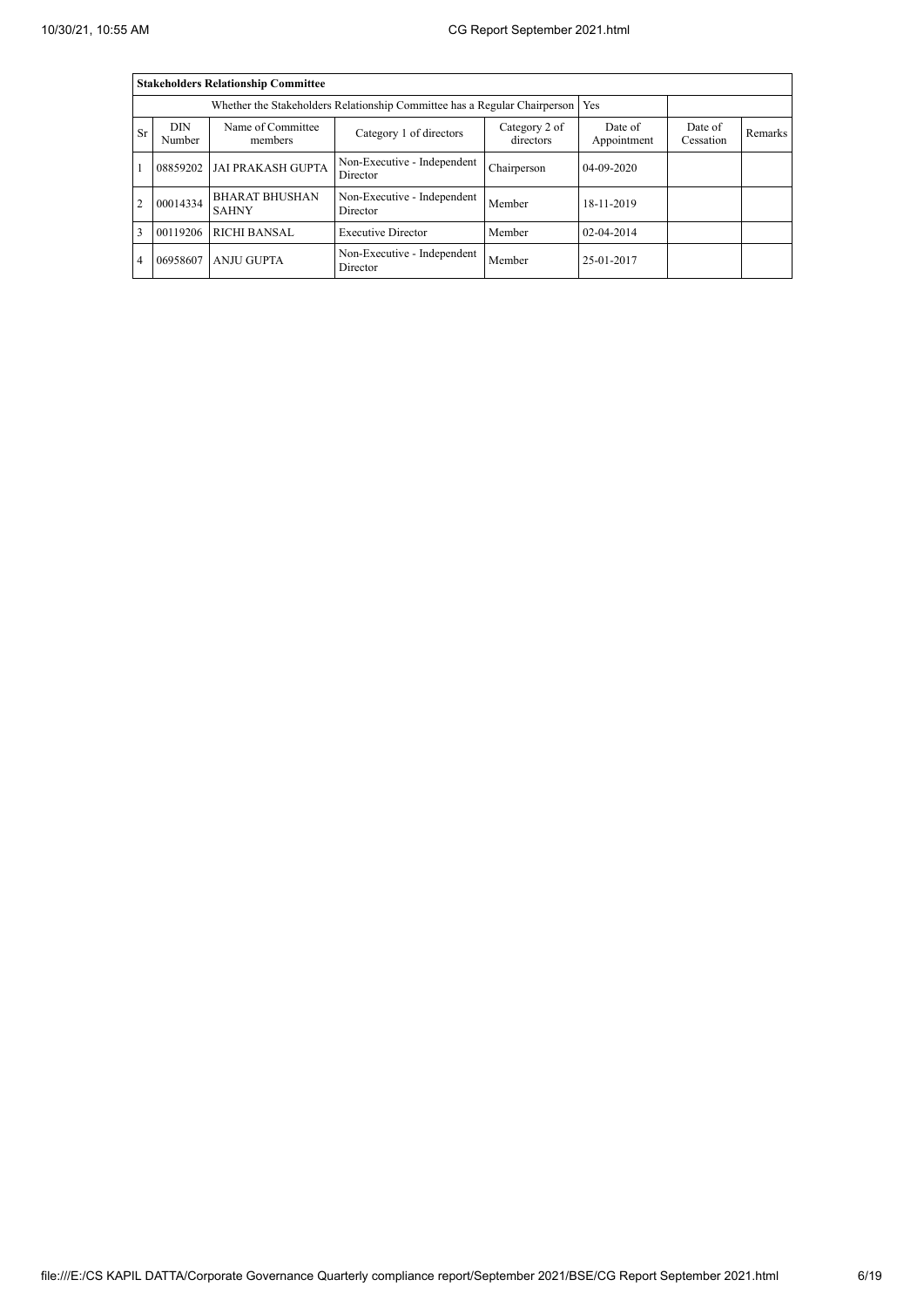|      | <b>Risk Management Committee</b> |                                                                 |                            |                            |                        |                      |         |  |  |
|------|----------------------------------|-----------------------------------------------------------------|----------------------------|----------------------------|------------------------|----------------------|---------|--|--|
|      |                                  | Whether the Risk Management Committee has a Regular Chairperson |                            |                            |                        |                      |         |  |  |
| l Sr | DIN<br>Number                    | Name of Committee<br>members                                    | Category 1 of<br>directors | Category 2 of<br>directors | Date of<br>Appointment | Date of<br>Cessation | Remarks |  |  |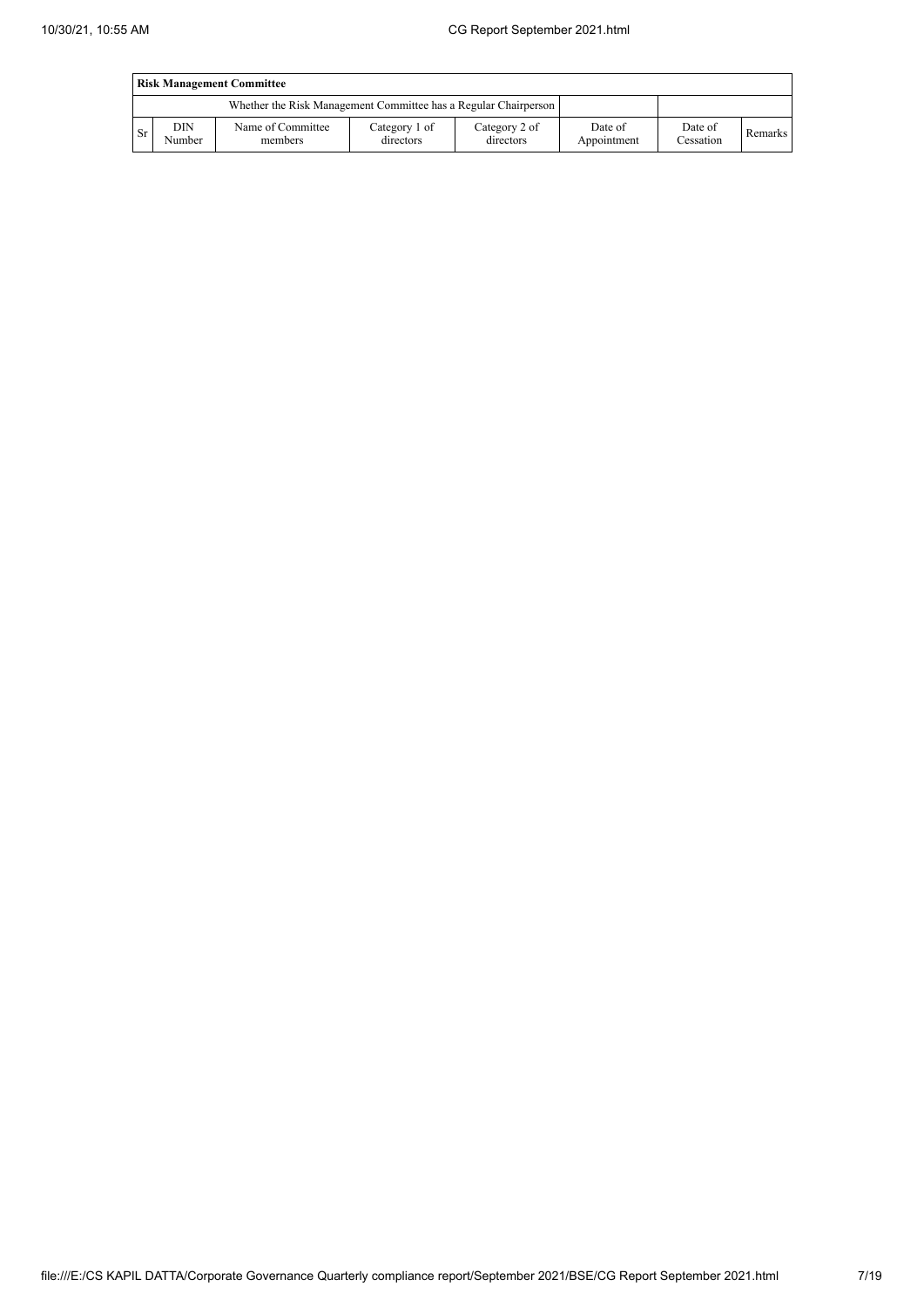|                |                      | <b>Corporate Social Responsibility Committee</b>                                |                                         |                            |                        |                      |         |
|----------------|----------------------|---------------------------------------------------------------------------------|-----------------------------------------|----------------------------|------------------------|----------------------|---------|
|                |                      | Whether the Corporate Social Responsibility Committee has a Regular Chairperson |                                         | Yes                        |                        |                      |         |
| <b>Sr</b>      | <b>DIN</b><br>Number | Name of Committee<br>members                                                    | Category 1 of directors                 | Category 2 of<br>directors | Date of<br>Appointment | Date of<br>Cessation | Remarks |
|                | 06958607             | <b>ANJU GUPTA</b>                                                               | Non-Executive - Independent<br>Director | Chairperson                | 25-01-2017             |                      |         |
| $\overline{2}$ | 00014334             | <b>BHARAT BHUSHAN</b><br><b>SAHNY</b>                                           | Non-Executive - Independent<br>Director | Member                     | 18-11-2019             |                      |         |
| 3              | 00119213             | <b>NARESH KUMAR</b><br><b>BANSAL</b>                                            | <b>Executive Director</b>               | Member                     | 10-08-2016             |                      |         |
| $\overline{4}$ | 00119206             | <b>RICHI BANSAL</b>                                                             | <b>Executive Director</b>               | Member                     | 10-08-2016             |                      |         |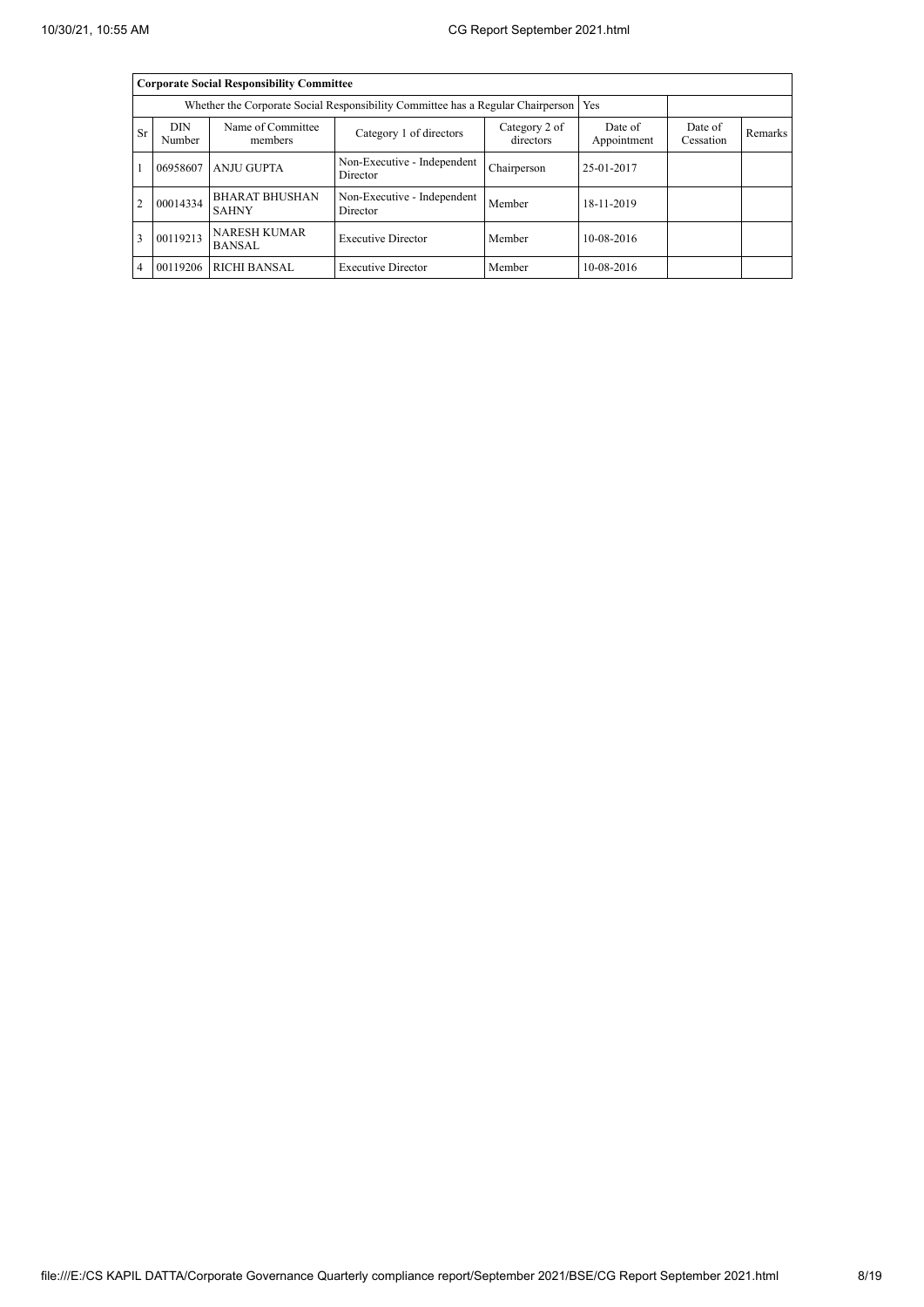| <b>Other Committee</b> |                                                                                                                                   |                                             |  |        |  |  |  |  |  |
|------------------------|-----------------------------------------------------------------------------------------------------------------------------------|---------------------------------------------|--|--------|--|--|--|--|--|
|                        | ST DIN Number   Name of Committee members   Name of other committee   Category 1 of directors   Category 2 of directors   Remarks |                                             |  |        |  |  |  |  |  |
| 00119213               | NARESH KUMAR BANSAL   FINANCE COMMITTEE   Executive Director                                                                      |                                             |  | Member |  |  |  |  |  |
| 00119206               | <b>RICHI BANSAL</b>                                                                                                               | <b>FINANCE COMMITTEE Executive Director</b> |  | Member |  |  |  |  |  |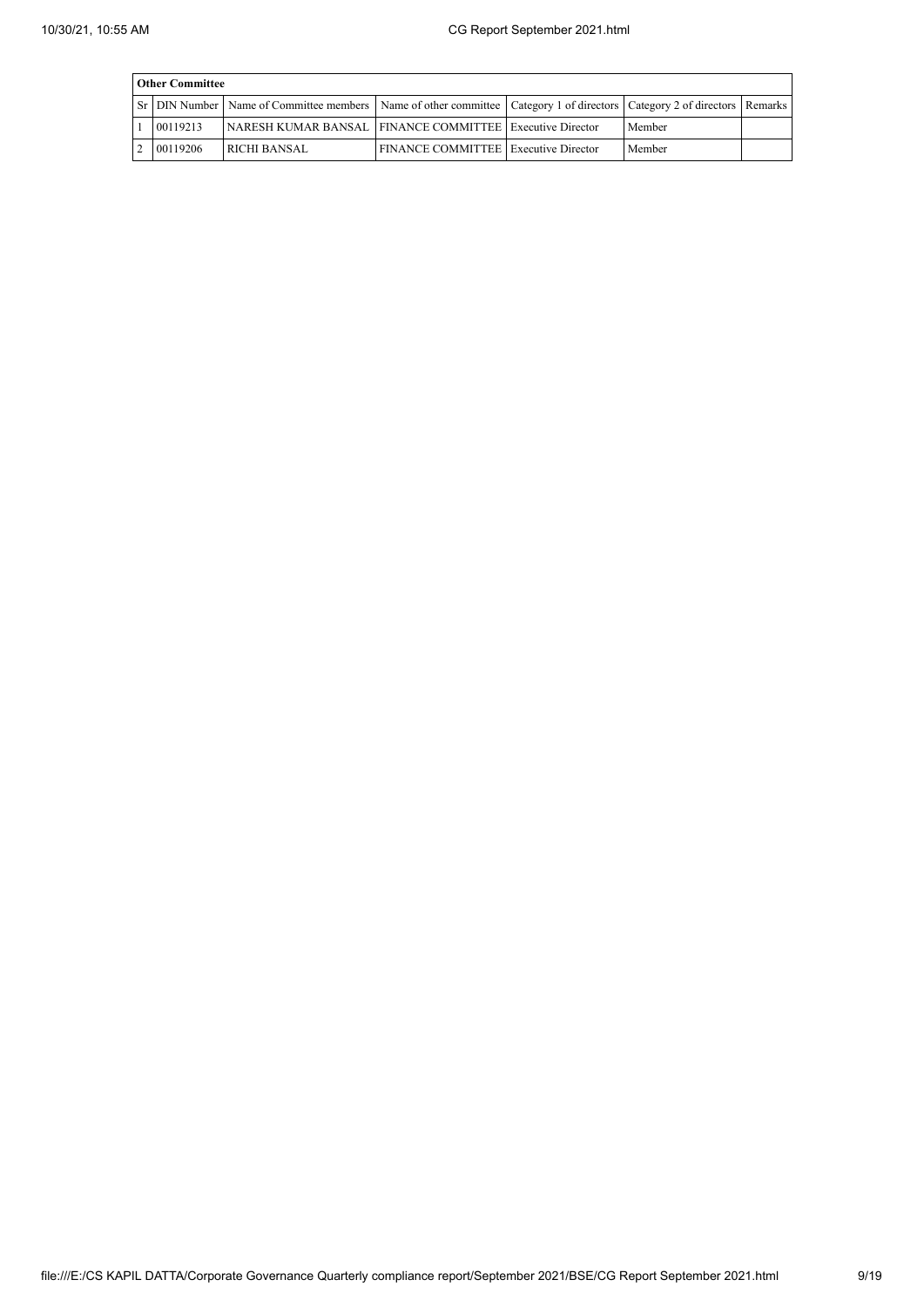|                | <b>Annexure 1</b>                                              |                                                             |                                                                      |                                       |                                                     |                                                                      |                                                                        |  |  |
|----------------|----------------------------------------------------------------|-------------------------------------------------------------|----------------------------------------------------------------------|---------------------------------------|-----------------------------------------------------|----------------------------------------------------------------------|------------------------------------------------------------------------|--|--|
|                | <b>Annexure 1</b>                                              |                                                             |                                                                      |                                       |                                                     |                                                                      |                                                                        |  |  |
|                | <b>III.</b> Meeting of Board of Directors                      |                                                             |                                                                      |                                       |                                                     |                                                                      |                                                                        |  |  |
|                | Disclosure of notes on meeting of board                        | of directors explanatory                                    |                                                                      |                                       |                                                     |                                                                      |                                                                        |  |  |
| <b>Sr</b>      | $Date(s)$ of<br>meeting (if any)<br>in the previous<br>quarter | Date(s) of<br>meeting (if any)<br>in the current<br>quarter | Maximum gap<br>between any two<br>consecutive (in<br>number of days) | Notes for<br>not<br>providing<br>Date | Whether<br>requirement of<br>Ouorum met<br>(Yes/No) | Number of Directors<br>present* (other than<br>Independent Director) | No. of<br>Independent<br><b>Directors</b><br>attending the<br>meeting* |  |  |
|                | 18-06-2021                                                     |                                                             |                                                                      |                                       | Yes                                                 |                                                                      |                                                                        |  |  |
| $\overline{2}$ |                                                                | 08-07-2021                                                  | 19                                                                   |                                       | Yes                                                 | 6                                                                    | 3                                                                      |  |  |
| 3              |                                                                | 14-08-2021                                                  | 36                                                                   |                                       | Yes                                                 | 6                                                                    | 3                                                                      |  |  |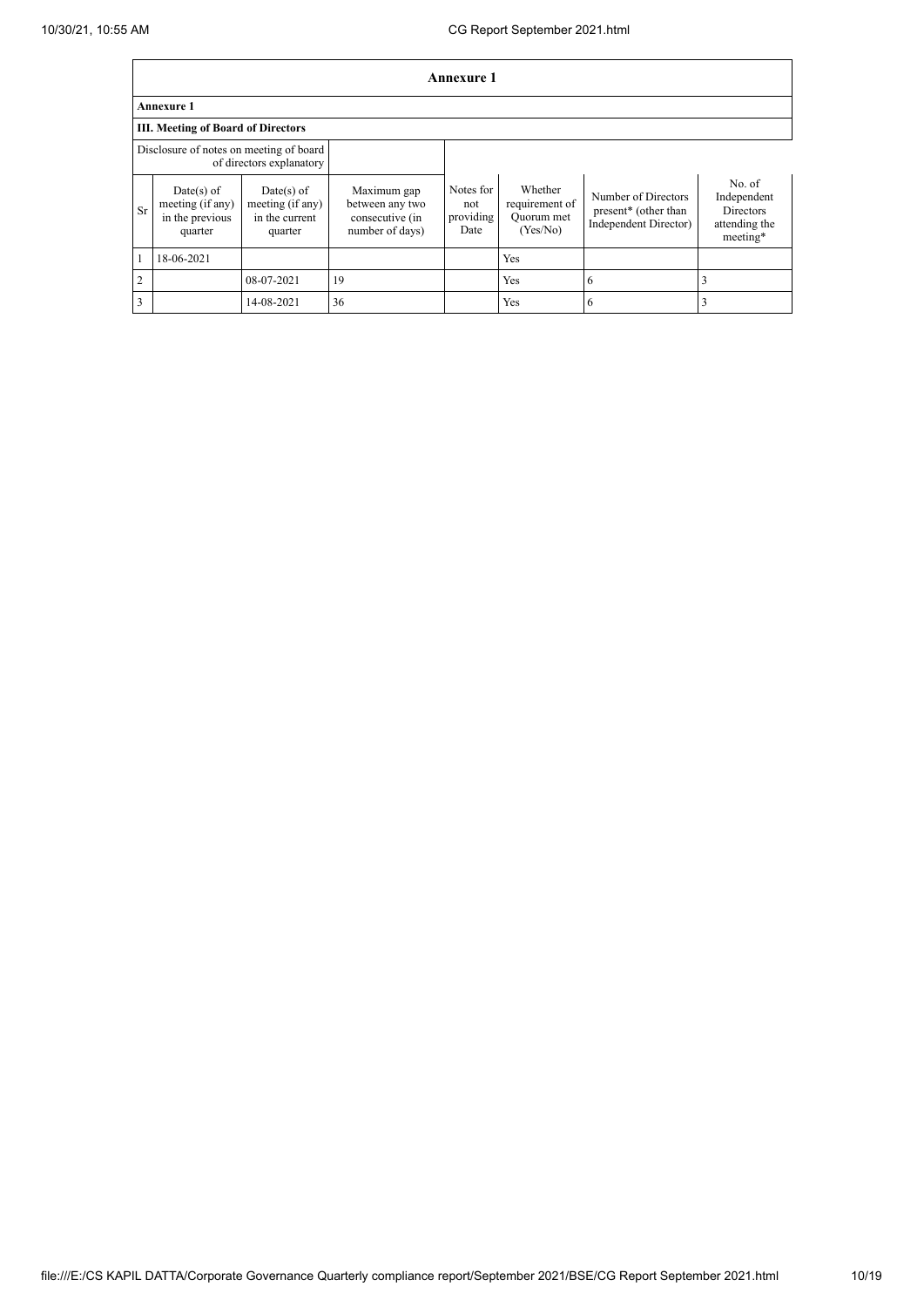|                | <b>Annexure 1</b>                              |                                                                                                            |                                                                      |                               |                                       |                                                        |                                                                                      |                                                                        |  |
|----------------|------------------------------------------------|------------------------------------------------------------------------------------------------------------|----------------------------------------------------------------------|-------------------------------|---------------------------------------|--------------------------------------------------------|--------------------------------------------------------------------------------------|------------------------------------------------------------------------|--|
|                | <b>IV. Meeting of Committees</b>               |                                                                                                            |                                                                      |                               |                                       |                                                        |                                                                                      |                                                                        |  |
|                |                                                |                                                                                                            | Disclosure of notes on meeting of committees explanatory             |                               |                                       |                                                        |                                                                                      |                                                                        |  |
| <b>Sr</b>      | Name of<br>Committee                           | $Date(s)$ of meeting (Enter<br>dates of Previous quarter<br>and Current quarter in<br>chronological order) | Maximum gap<br>between any two<br>consecutive (in<br>number of days) | Name of<br>other<br>committee | Reson for<br>not<br>providing<br>date | Whether<br>requirement<br>of Quorum<br>met<br>(Yes/No) | Number of<br><b>Directors</b><br>present* (other<br>than<br>Independent<br>Director) | No. of<br>Independent<br><b>Directors</b><br>attending the<br>meeting* |  |
|                | Audit<br>Committee                             | 18-06-2021                                                                                                 |                                                                      |                               |                                       | Yes                                                    |                                                                                      |                                                                        |  |
| $\overline{2}$ | Nomination<br>and<br>remuneration<br>committee | 08-07-2021                                                                                                 |                                                                      |                               |                                       | Yes                                                    | 3                                                                                    | 3                                                                      |  |
| 3              | Audit<br>Committee                             | 14-08-2021                                                                                                 | 36                                                                   |                               |                                       | Yes                                                    | 4                                                                                    | 3                                                                      |  |
| $\overline{4}$ | Nomination<br>and<br>remuneration<br>committee | 14-08-2021                                                                                                 |                                                                      |                               |                                       | Yes                                                    | 3                                                                                    | 3                                                                      |  |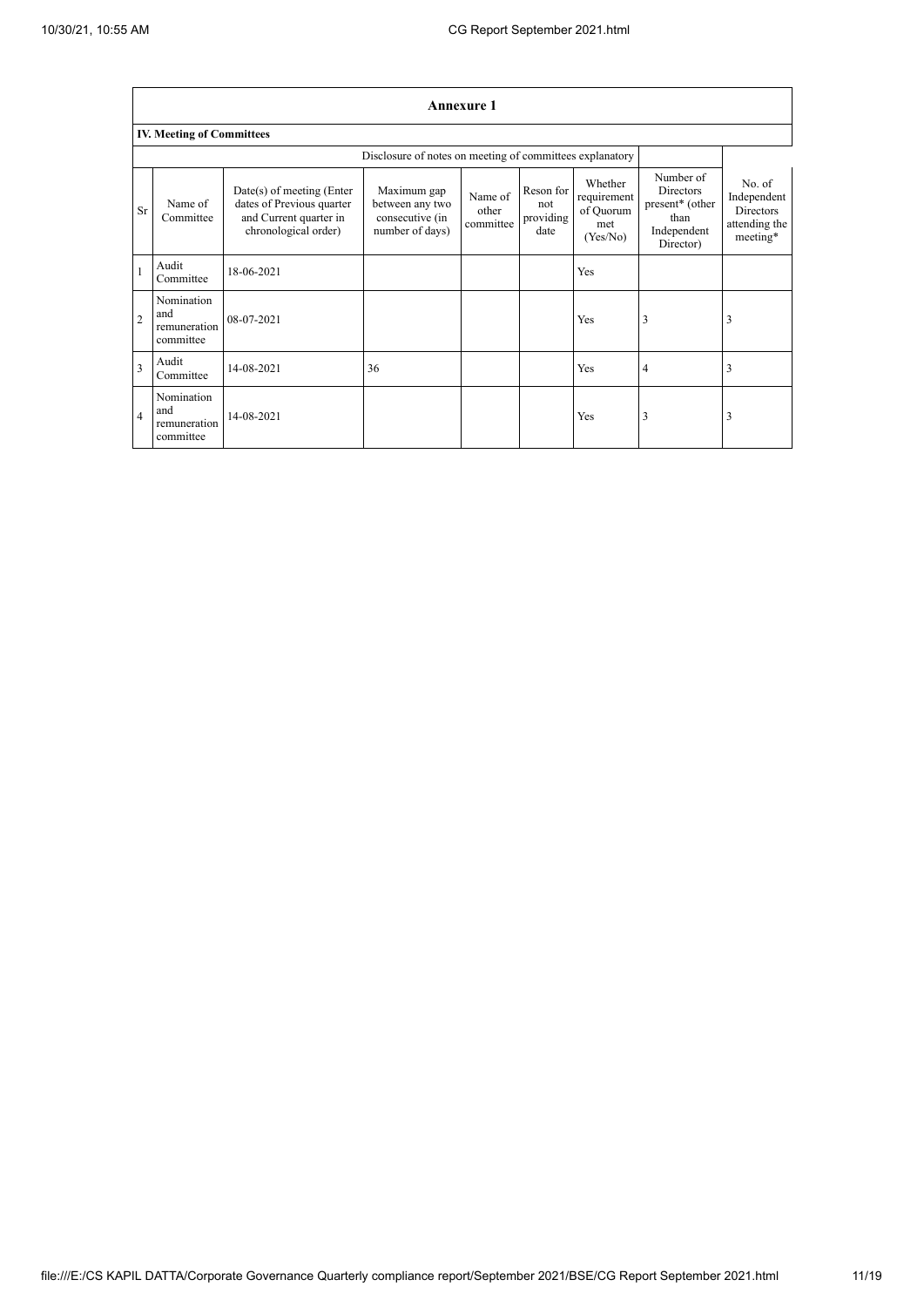|                | Annexure 1                                                                                                |                                  |                                                                    |  |  |  |  |  |
|----------------|-----------------------------------------------------------------------------------------------------------|----------------------------------|--------------------------------------------------------------------|--|--|--|--|--|
|                | <b>V. Related Party Transactions</b>                                                                      |                                  |                                                                    |  |  |  |  |  |
| Sr             | Subject                                                                                                   | Compliance status<br>(Yes/No/NA) | If status is "No" details of non-<br>compliance may be given here. |  |  |  |  |  |
|                | Whether prior approval of audit committee obtained                                                        | Yes                              |                                                                    |  |  |  |  |  |
| $\overline{2}$ | Whether shareholder approval obtained for material RPT                                                    | <b>NA</b>                        |                                                                    |  |  |  |  |  |
|                | Whether details of RPT entered into pursuant to omnibus approval<br>have been reviewed by Audit Committee | <b>NA</b>                        |                                                                    |  |  |  |  |  |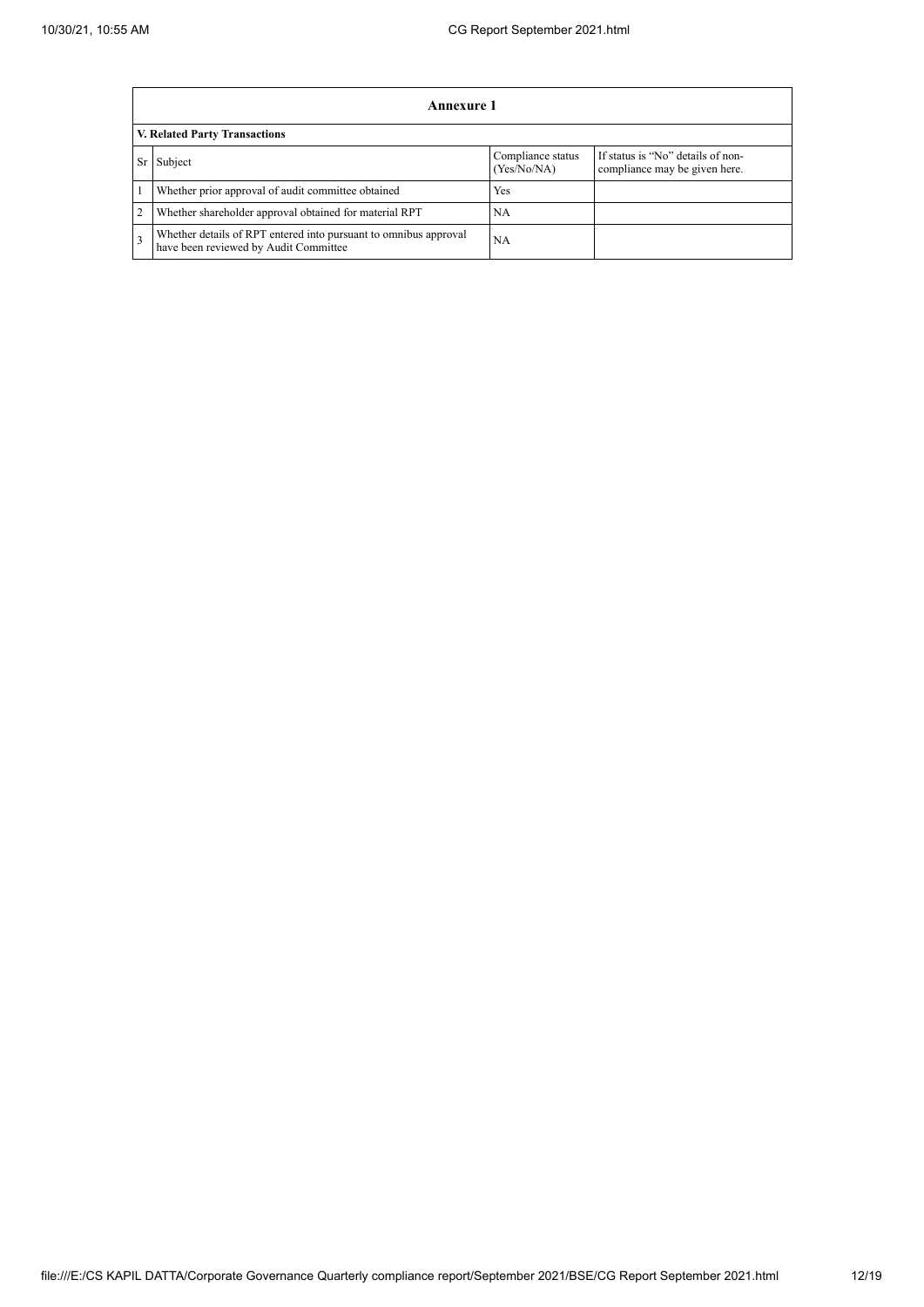|                | Annexure 1                                                                                                                                                                                                      |                               |  |  |  |
|----------------|-----------------------------------------------------------------------------------------------------------------------------------------------------------------------------------------------------------------|-------------------------------|--|--|--|
|                | <b>VI. Affirmations</b>                                                                                                                                                                                         |                               |  |  |  |
|                | Sr Subject                                                                                                                                                                                                      | Compliance<br>status (Yes/No) |  |  |  |
|                | The composition of Board of Directors is in terms of SEBI (Listing obligations and disclosure requirements)<br>Regulations, 2015                                                                                | Yes                           |  |  |  |
| $\overline{2}$ | The composition of the following committees is in terms of SEBI(Listing obligations and disclosure requirements)<br>Regulations, 2015 a. Audit Committee                                                        | <b>Yes</b>                    |  |  |  |
| 3              | The composition of the following committees is in terms of SEBI(Listing obligations and disclosure requirements)<br>Regulations, 2015. b. Nomination & remuneration committee                                   | Yes                           |  |  |  |
| $\overline{4}$ | The composition of the following committees is in terms of SEBI(Listing obligations and disclosure requirements)<br>Regulations, 2015. c. Stakeholders relationship committee                                   | <b>Yes</b>                    |  |  |  |
| 5              | The composition of the following committees is in terms of SEBI(Listing obligations and disclosure requirements)<br>Regulations, 2015. d. Risk management committee (applicable to the top 500 listed entities) | <b>NA</b>                     |  |  |  |
| 6              | The committee members have been made aware of their powers, role and responsibilities as specified in SEBI<br>(Listing obligations and disclosure requirements) Regulations, 2015.                              | Yes                           |  |  |  |
| $\overline{7}$ | The meetings of the board of directors and the above committees have been conducted in the manner as specified in<br>SEBI (Listing obligations and disclosure requirements) Regulations, 2015.                  | Yes                           |  |  |  |
| 8              | This report and/or the report submitted in the previous quarter has been placed before Board of Directors.                                                                                                      | Yes                           |  |  |  |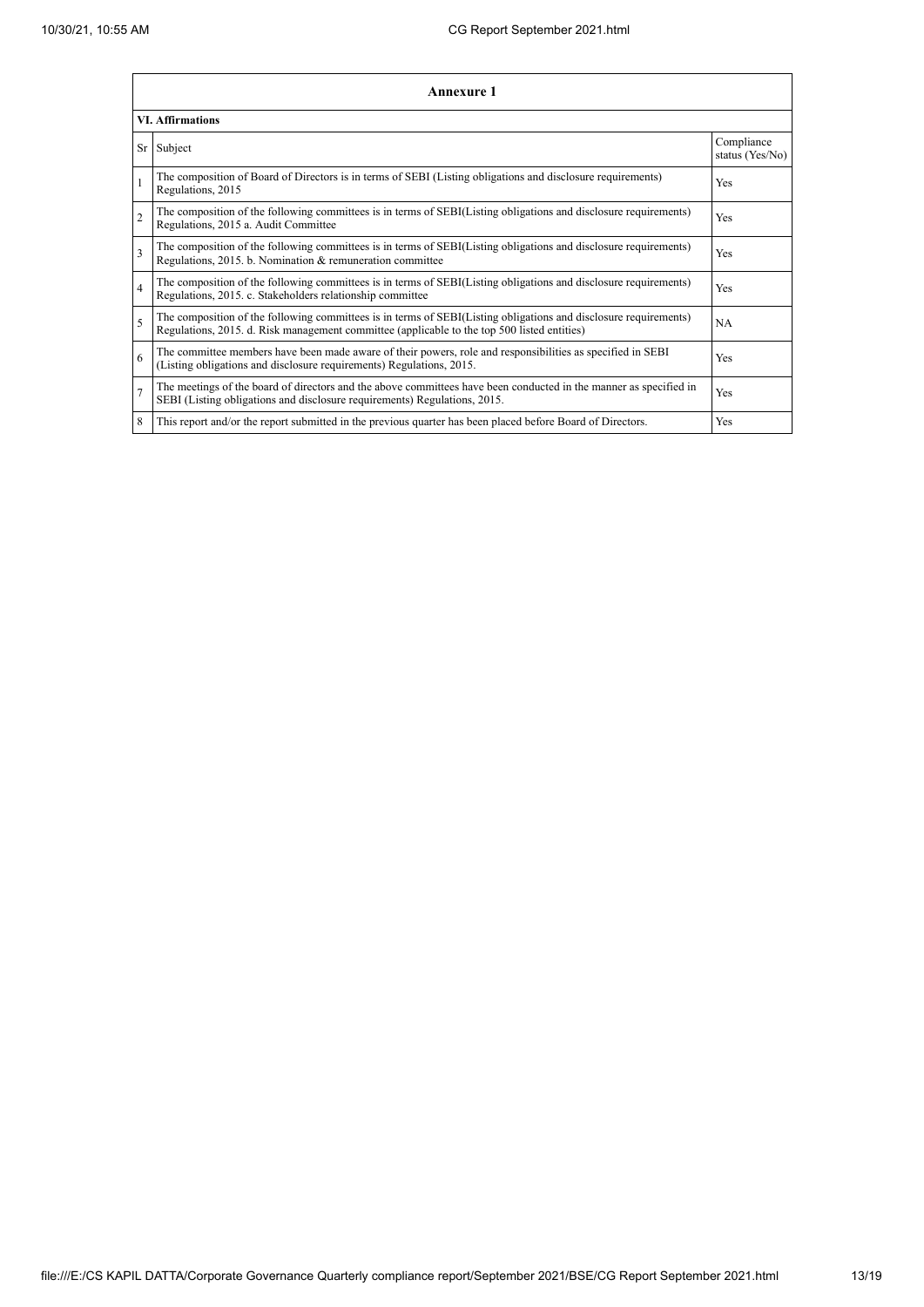|                        | <b>Annexure 1</b> |                                          |  |
|------------------------|-------------------|------------------------------------------|--|
| $\mathsf{S}\mathbf{r}$ | Subject           | Compliance status                        |  |
|                        | Name of signatory | KAPIL DATTA                              |  |
|                        | Designation       | Company Secretary and Compliance Officer |  |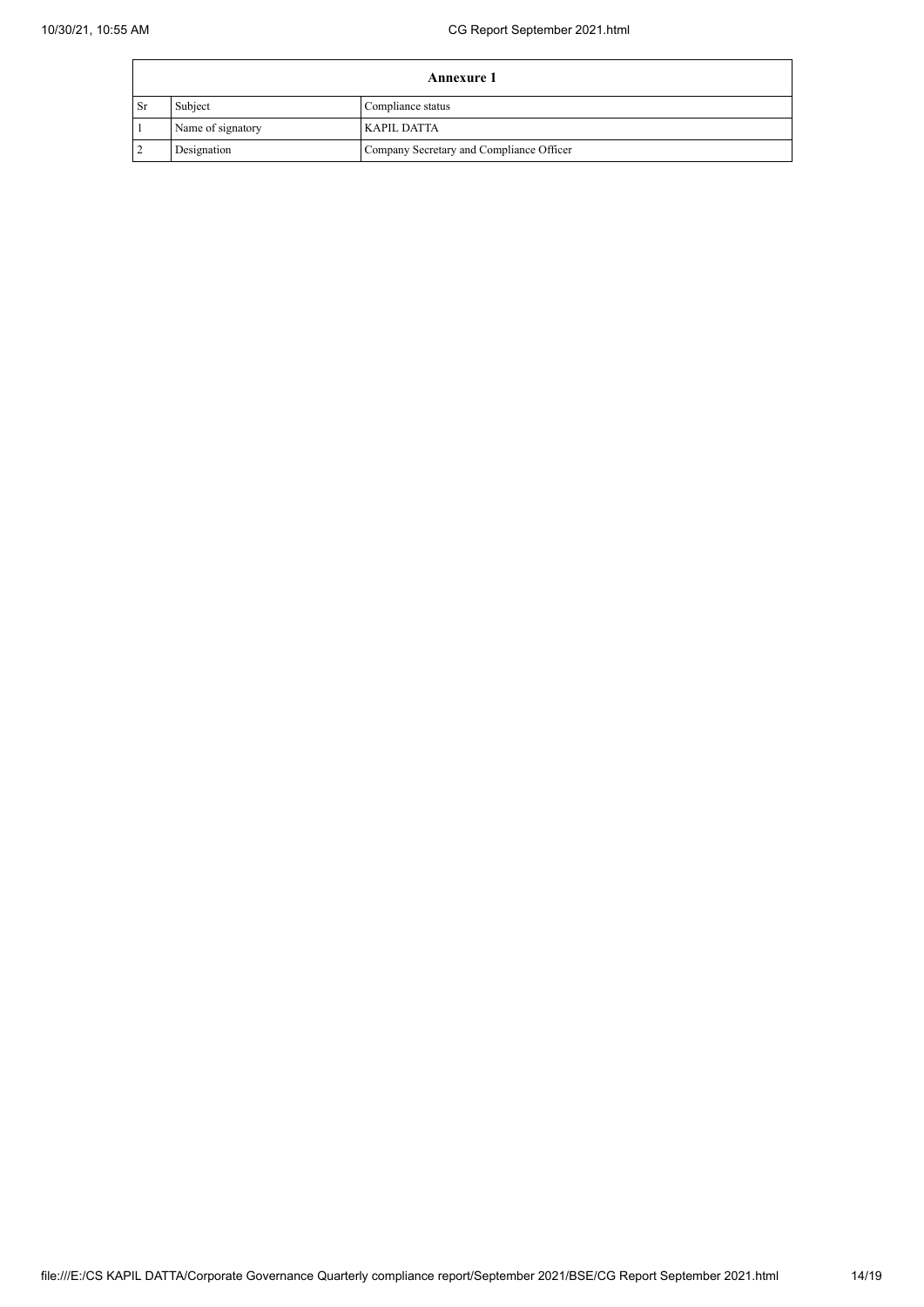|                         | <b>Annexure III</b>                                                                                                                                                                  |                                              |                                     |                                                                      |  |
|-------------------------|--------------------------------------------------------------------------------------------------------------------------------------------------------------------------------------|----------------------------------------------|-------------------------------------|----------------------------------------------------------------------|--|
|                         | <b>III.</b> Affirmations                                                                                                                                                             |                                              |                                     |                                                                      |  |
|                         | Sr Particulars                                                                                                                                                                       | Regulation<br>Number                         | Compliance<br>status<br>(Yes/No/NA) | If status is "No" details of<br>non-compliance may be<br>given here. |  |
|                         | Copy of the annual report including balance sheet, profit and loss account,<br>directors report, corporate governance report, business responsibility<br>report displayed on website | 46(2)                                        | <b>Yes</b>                          |                                                                      |  |
| $\overline{2}$          | Presence of Chairperson of Audit Committee at the Annual General<br>Meeting                                                                                                          | 18(1)(d)                                     | Yes                                 |                                                                      |  |
| $\overline{\mathbf{3}}$ | Presence of Chairperson of the nomination and remuneration committee at<br>the annual general meeting                                                                                | 19(3)                                        | Yes                                 |                                                                      |  |
| 4                       | Presence of Chairperson of the Stakeholder Relationship committee at the<br>annual general meeting                                                                                   | 20(3)                                        | Yes                                 |                                                                      |  |
| 5                       | Whether "Corporate Governance Report" disclosed in Annual Report                                                                                                                     | $34(3)$ read with<br>para C of<br>Schedule V | Yes                                 |                                                                      |  |
|                         | Any other information to be provided                                                                                                                                                 |                                              |                                     |                                                                      |  |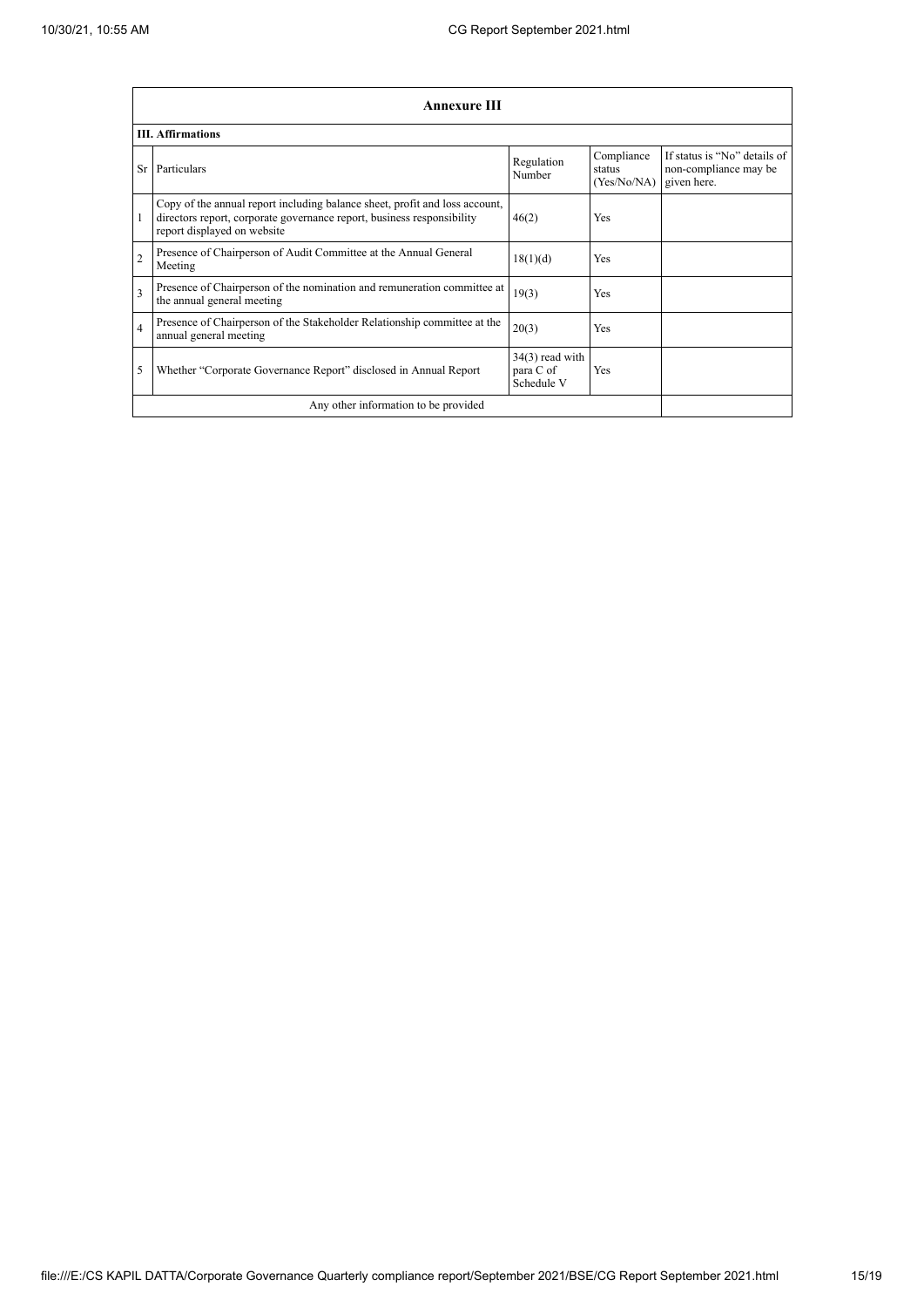|                | <b>Annexure III</b> |                                          |  |  |
|----------------|---------------------|------------------------------------------|--|--|
|                | Name of signatory   | <b>KAPIL DATTA</b>                       |  |  |
| $\overline{2}$ | Designation         | Company Secretary and Compliance Officer |  |  |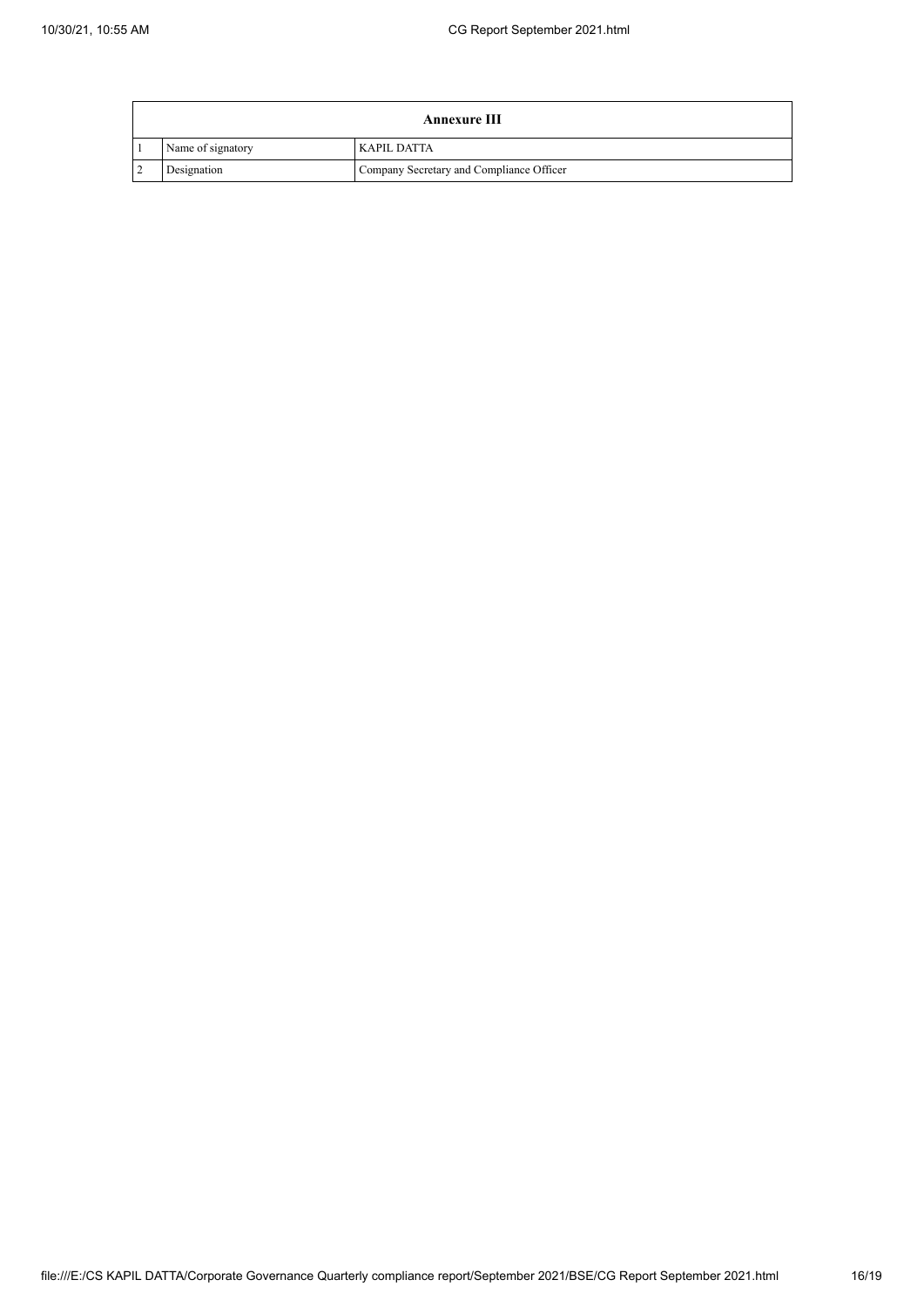| <b>Additional Half yearly Disclosure</b> |                        |  |
|------------------------------------------|------------------------|--|
| Applicability of disclosure              | Not Applicable         |  |
| Reason for Non Applicability             | Textual Information(1) |  |